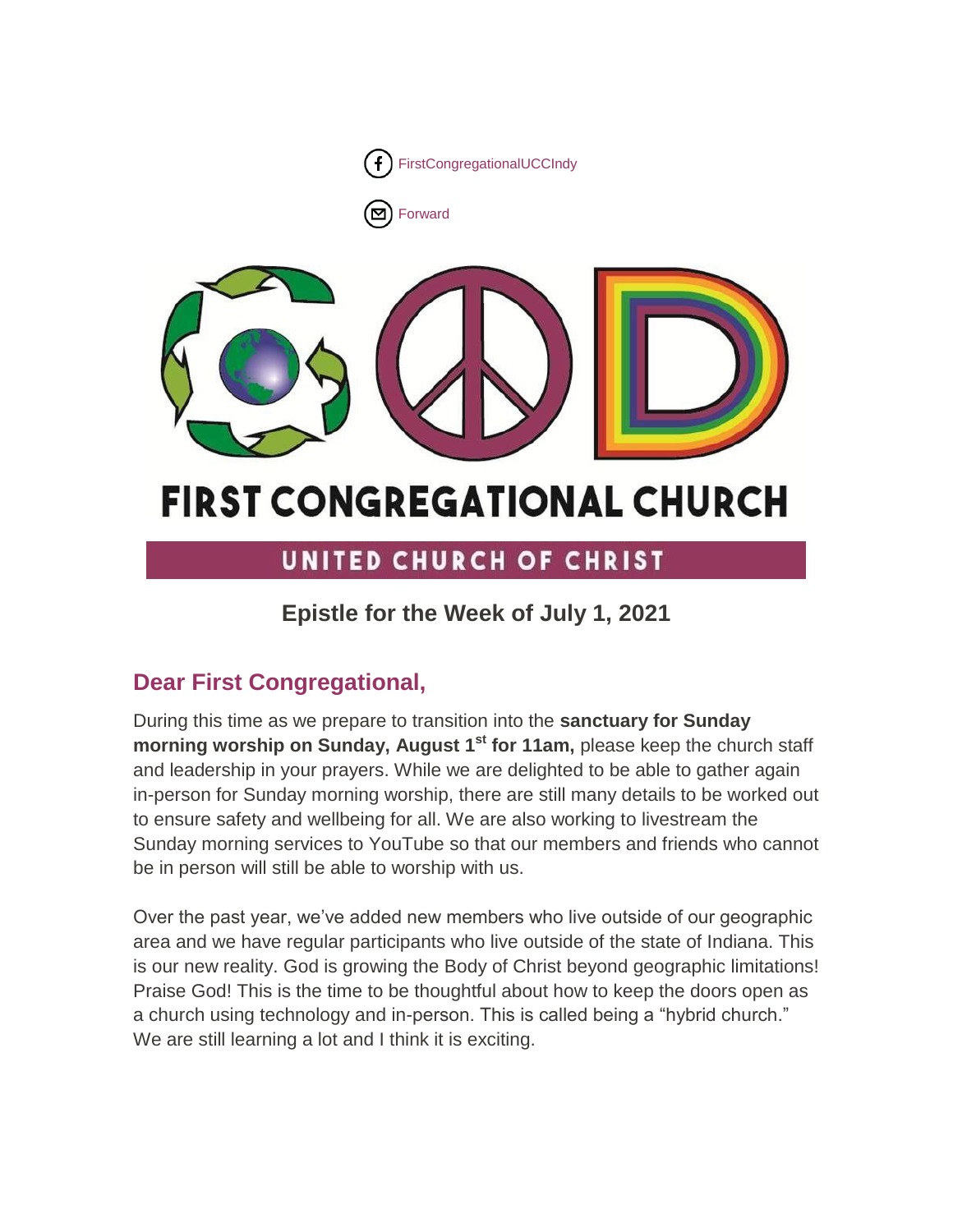way God's wisdom and love guide us as we seek to be faithful to our mission, creating a community to belong, to heal and to love. Hold this unfolding journey in your prayers. I'm looking forward to seeing what God will do!

Blessings, Pastor Sarah

# **FC Covid Protocols:**

As of June 1, the building is open for in-person gatherings. Recommended areas to use are the Parlor, the Library, and the Mayflower Room. Protocols to be followed: Sign-in sheet, social distancing and wearing of masks.

**The target date for in-person worship in the sanctuary is August 1**, contingent upon directives or changes in health and safety guidelines stipulated by Marion County or the State. Protocols to be observed will be determined closer to August 1.

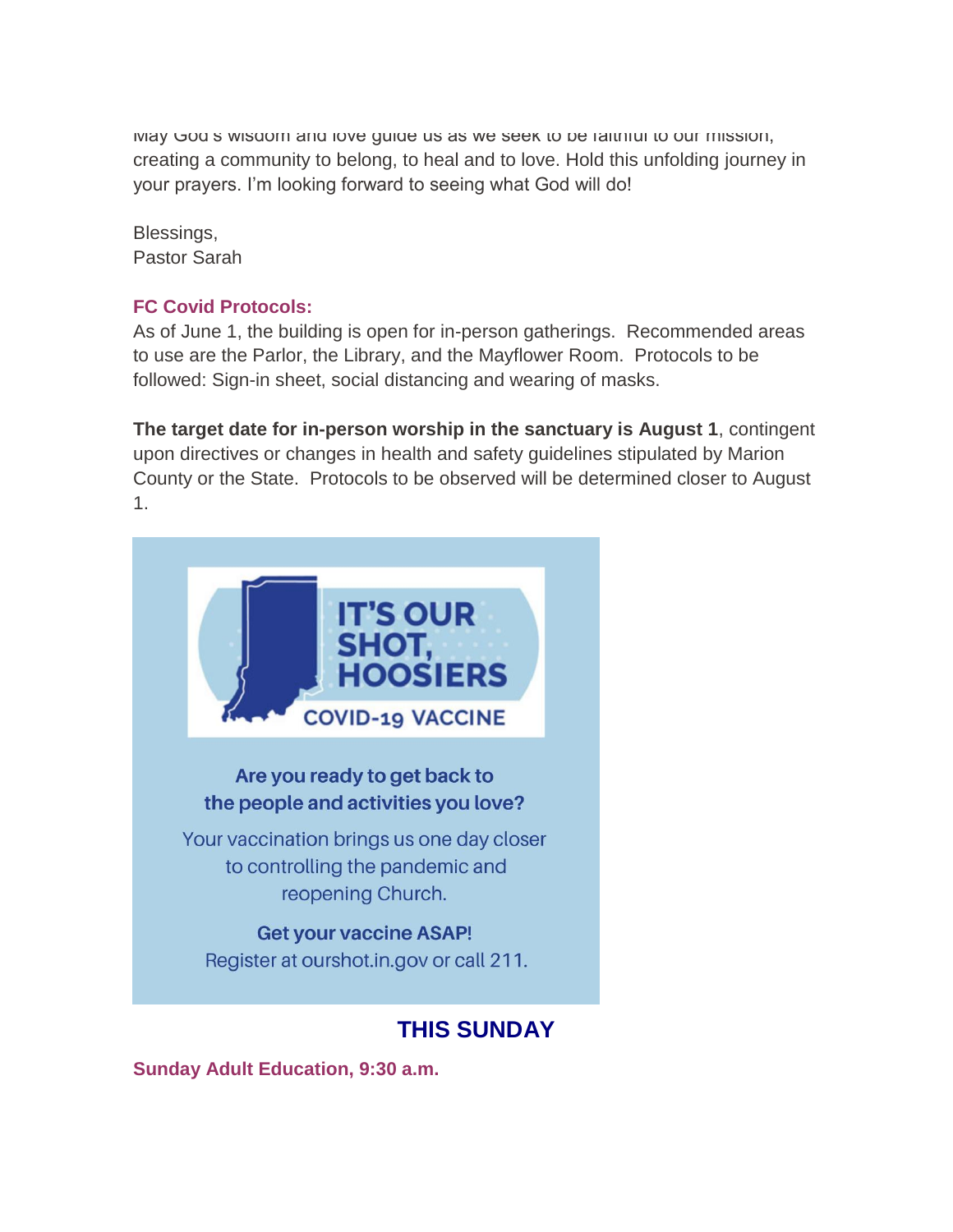**Patio Psalms and Prayers –** On Sundays in June, grab your lawn chair and join us on the patio for an outdoor gathering time for faith formation. We will gather at 9:30, open with a welcome, read and reflect on a Psalm, share joys and concerns, and then close with prayer and the Lord's Prayer. We will wrap up by 10:15. Please join us for this time of reflection and connection. **July 4: Psalm 5**

#### **Communion Sunday Worship, 11AM (YouTube, FaceBook, Dial In) Scripture:**

# **Sermon:**

Pastor Carol is preaching this Sunday, July 4th. Lianna Campos is preaching next Sunday, July 11th.

# **Coffee Hour via Zoom at 12:00PM**

# **Thank You for Your Support of First Congregational UCC**

Please continue supporting the mission and ministries of your local church by mailing a check to the church or through online donations at <http://www.fcindy.org/online-giving/>

# **THIS WEEK AT FC**

# **How to Access our Zoom Gatherings**

[https://us04web.zoom.us/j/9264494206?pwd=dmtWbWE5UXRBTk5pcHZlYlB0aEF](https://us04web.zoom.us/j/9264494206?pwd=dmtWbWE5UXRBTk5pcHZlYlB0aEFVUT09) [VUT09](https://us04web.zoom.us/j/9264494206?pwd=dmtWbWE5UXRBTk5pcHZlYlB0aEFVUT09)

Meeting ID: 926 449 4206Password: 7171

If you click on the URL, you should not need to enter in the Meeting ID and Password.

To dial in by phone: +1 312 626 6799, Meeting ID 926 449 4206, Password 7171.

# **TODAY!**

- **Spiritual Support Group at 5:00 p.m. (Zoom) -** This group openly invites anyone seeking spiritual care concerning well being. Contact Pastor Sarah at [pastorsarah@fcindy.org,](mailto:pastorsarah@fcindy.org) or 386-478-9012.
- **PCRC (Pastor Carol at 6:30 p.m. (Zoom)**

# **Food Drive & Fellowship! 1st Saturday of the Month – July 3, 10-noon**

Our food donations to the Northside Pantry are helping to fight hunger needs, and the Pantry is very grateful that we are doing this – in 2021 we have already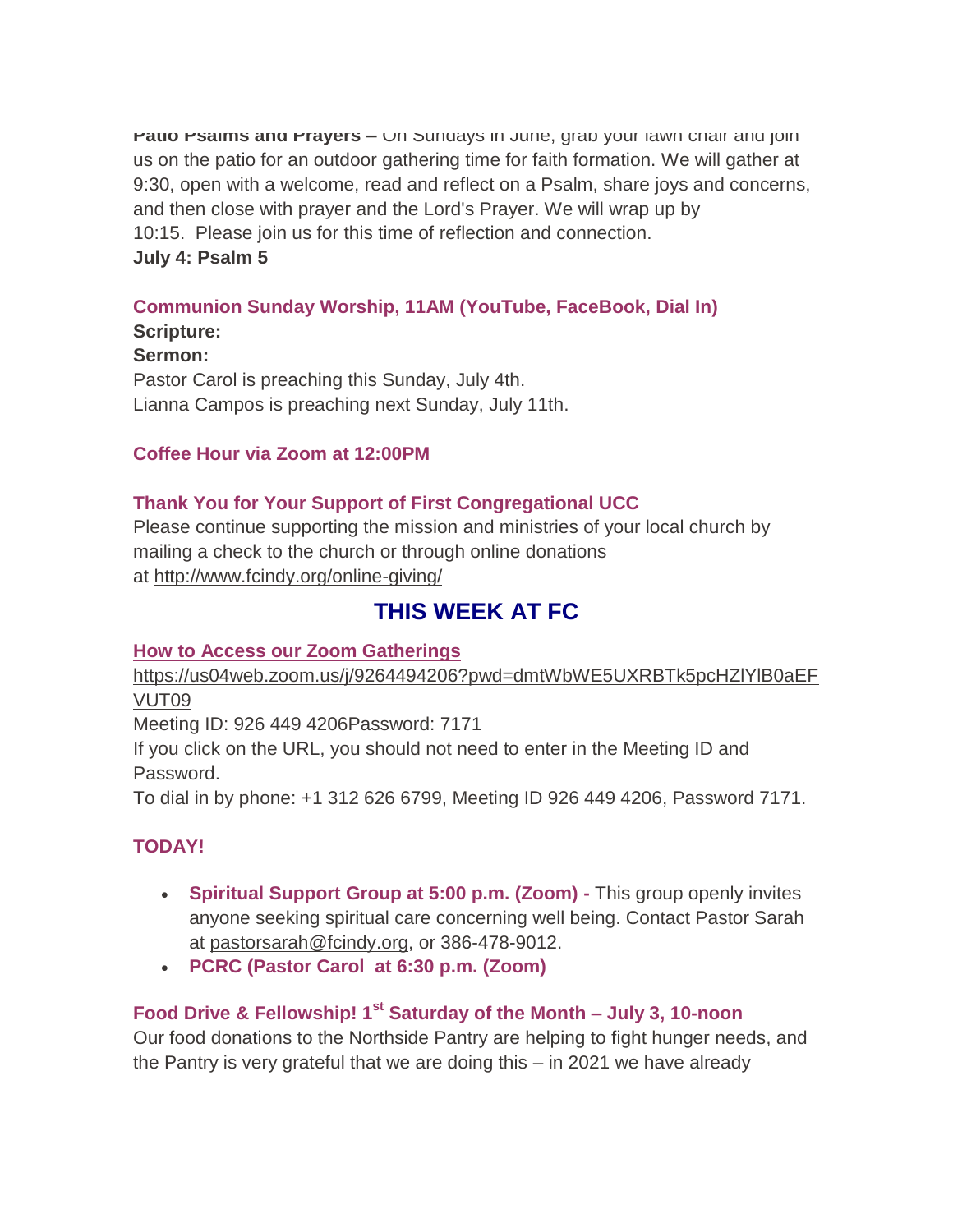contributed almost 2000 lbs of food and supplies! Since we anticipate that inperson worship will start again in August, this will probably be our last food drive event. Thank you to all who have been participating!

**The Outreach & Service Board** encourages all boards, teams, and committees to complete the Mental Health Team's survey this month or next. The information provided will be beneficial to the team in developing further ministry programming to fulfill our W.I.S.E. for Mental Health covenant.

**The Mental Health Team** is seeking new members who want to become part of the team. If interested or have questions, contact Sandy Wood@ [csjlwood@att.net](mailto:csjlwood@att.net) or 317-225-6206.

# **COMING SOON**

**WISE Mental Health Team August Book Buzz -** We are helping to sponsor the Book Buzzes for **August 8 and 22** with Pastor Sarah and her new book: BLESSED UNION, breaking the silence about mental illness and marriage. Books will be free as a part of our grant from the Center for Congregations. If you would like a book, here are some opportunities for you to receive your copy:

- You can pick up a book at the next Food Drive July 3rd from 10-noon. Sandy Wood will be there passing out books.
- Come to the church at another time and pick up a book.
- If you cannot come to the church, you can request a book from Sandy [csjlwood@att.net](mailto:csjlwood@att.net) or 317-225-6206 and she will make sure you get a book.

When you pick up your book from the lectern at the garden entrance please sign your name on the yellow pad beside the books. It isn't required, but the WISE Mental Health Team are curious who is interested in the book and will likely participate in one or both of the after worship Buzzes Aug 8 and Aug 22 at 12:30 p.m. EDT. You don't have to have read the book to participate in the Buzzes.

# **Please click** [HERE](https://mcusercontent.com/7a2e4c501545b6d78729a64a1/files/d48f69d7-e688-a3ac-b0c2-00c4dfd79cda/June_Colony_2021.01.pdf) **to view the July Colony with more information and events happening this month!**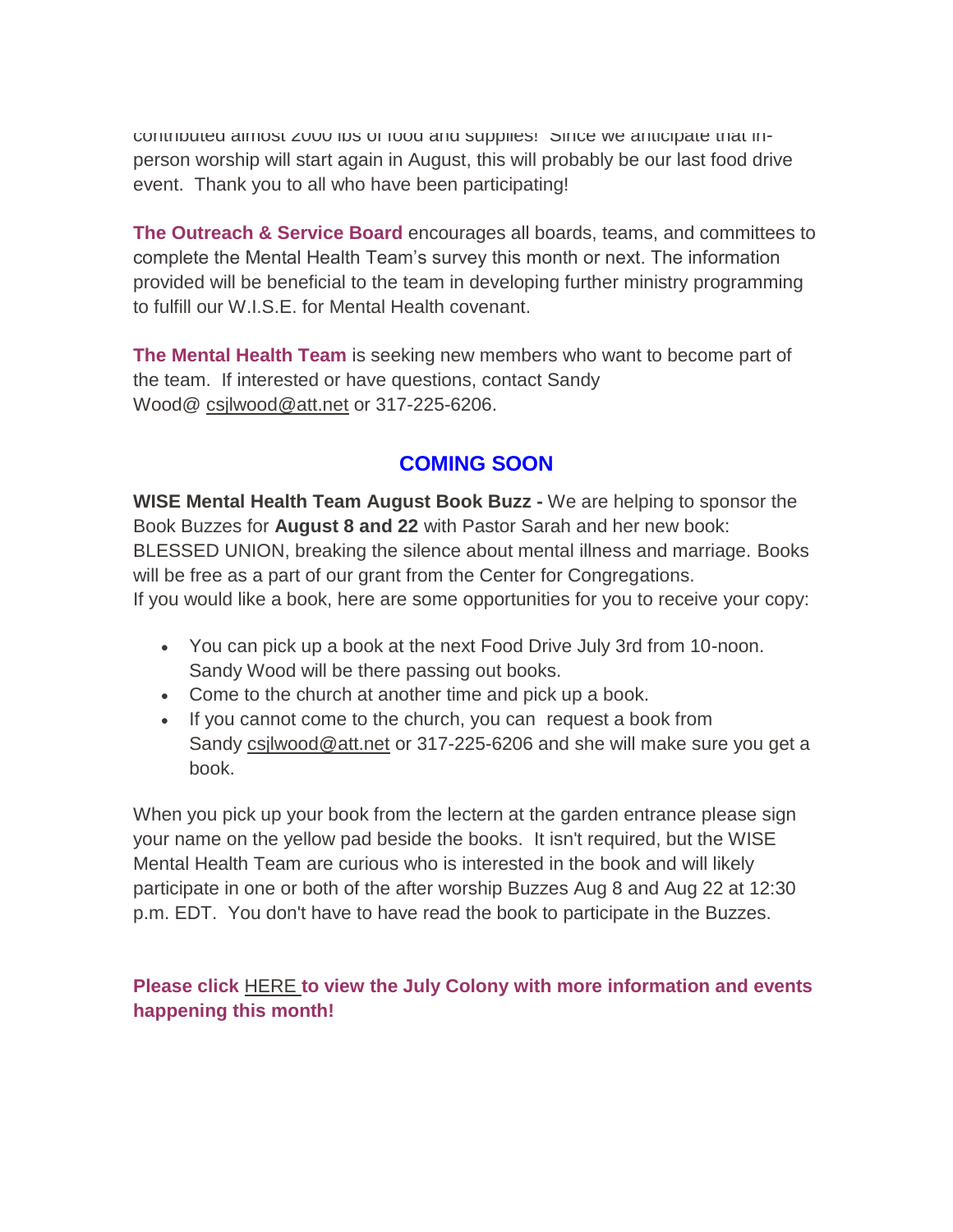#### **CONNECTION & SUPPORT**

#### **FC Facebook page** (click **[here](https://www.facebook.com/FirstCongregationalUCCIndy/)**)

"**First Congregational Indy Fellowship**" group on Facebook (click **[here](https://www.facebook.com/groups/521333455186422/)**).

#### **Pastoral Care**

Pastor Sarah may be reached at (386) 478-9012 or [pastorsarah@fcindy.](mailto:pastorsarah@fcindy.org)

# **Pastor Sarah's Sabbath Days: Mondays & Saturdays**

The congregation covenant with Pastor Sarah to provide 2 days per week for personal rest and family renewal. On Mondays and Saturdays, Pastor Sarah is not available unless it is a pastoral emergency. Thank you for honoring this sacred gift of Sabbath time for our Pastor and her family.

# **Additional Church Support Contacts**

Pastoral Care Associate: Pastor Carol [\(casowle@gmail.com\)](mailto:casowle@gmail.com) Office Administrator: Shannon [\(shannon@fcindy.org\)](mailto:shannon@fcindy.org) External Communications Manager: Cassidy Hall [\(cassidy@fcindy.org\)](mailto:cassidy@fcindy.org) Lead Councilor: Steve Coomer [\(s.coomer@sbcglobal.net\)](mailto:s.coomer@sbcglobal.net) (Senior Councilors: Steve Coomer, Larry Eckel, Alice Rutherford)

#### **Mental Health Support:**

- **Substance Abuse and Mental Health Services Administration's Disaster Distress Helpline:** 1-800-985-5990, or text "TalkWithUs" to 66746.
- **National Suicide Prevention Hotline**: 1-800-273-TALK (8255) (press 1 for veterans, 2 for Spanish)
- **National Alliance on Mental Illness (NAMI)** Information HelpLine provides information and referral services. 1-800-950-NAMI (6264) and [www.nami.org.](http://www.nami.org/)
- **The Trevor Project hotline** offers support for LGBTQIA+ youth and families struggling with mental health challenges at 1-866-4-U-TREVOR (488-7386) and [www.theTrevorProject.org](http://www.thetrevorproject.org/)

**Members in Need Fund -** The Members in Need Fund is available to support financial needs for any of our church family who find themselves in need. To request funds for you or your family, please contact Pastor Sarah by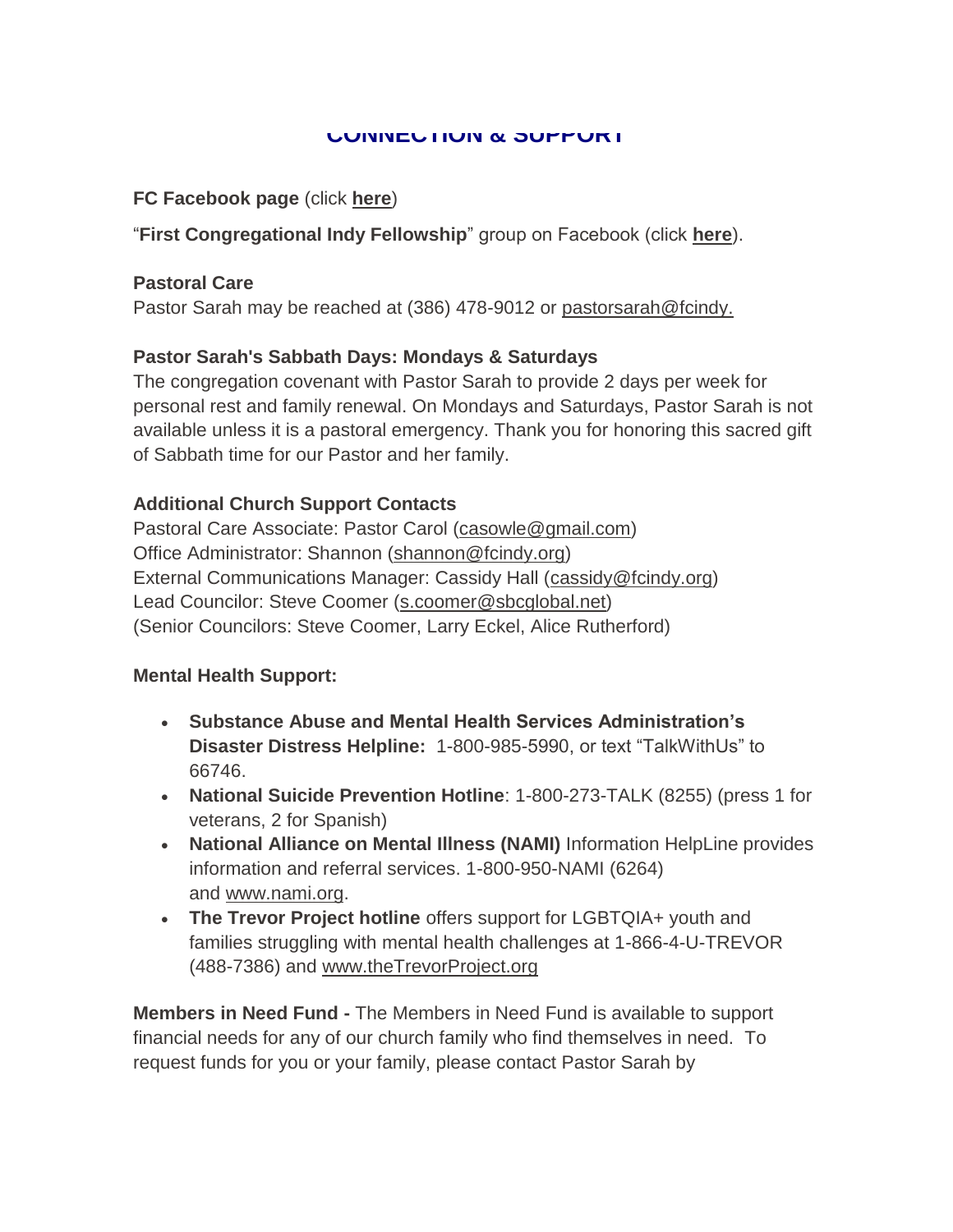email pastorsaran@rcindy.org or cell (386) 478-9012.

#### **FC Covid Protocols:**

As of June 1, the building is open for in-person gatherings. Recommended areas to use are the Parlor, the Library, and the Mayflower Room. Protocols to be followed: Sign-in sheet, social distancing and wearing of masks.

The target date for in-person worship in the sanctuary is August 1, contingent upon directives or changes in health and safety guidelines stipulated by Marion County or the State. Protocols to be observed will be determined closer to August 1.

# **THIS WEEK AT FIRST CONGREGATIONAL**

# **3 Ways to Connect for Worship**

#### *YOUTUBE*

<https://www.youtube.com/channel/UCWV9wqAvPiUKSkEbjaV6Zpw>

- YouTube Live broadcasts at 11am..
- Use this option for live interacting and messaging. You must have or create a user account and be logged in to message live.

# *FACE BOOK*

[https://www.facebook.com/pg/FirstCongregationalUCCIndy/posts/?ref=page\\_int](https://www.facebook.com/pg/FirstCongregationalUCCIndy/posts/?ref=page_internal) [ernal](https://www.facebook.com/pg/FirstCongregationalUCCIndy/posts/?ref=page_internal)

- The video will be posted at 11am.
- This is for viewing only. For live interacting and commenting, please use the YouTube option.

# *DIAL-IN*

- Dial **317-204-3862**
- Landline is preferred for clarity.
- If calling with a smart phone, setting your cellular setting to Wi-Fi calling will be clearer.